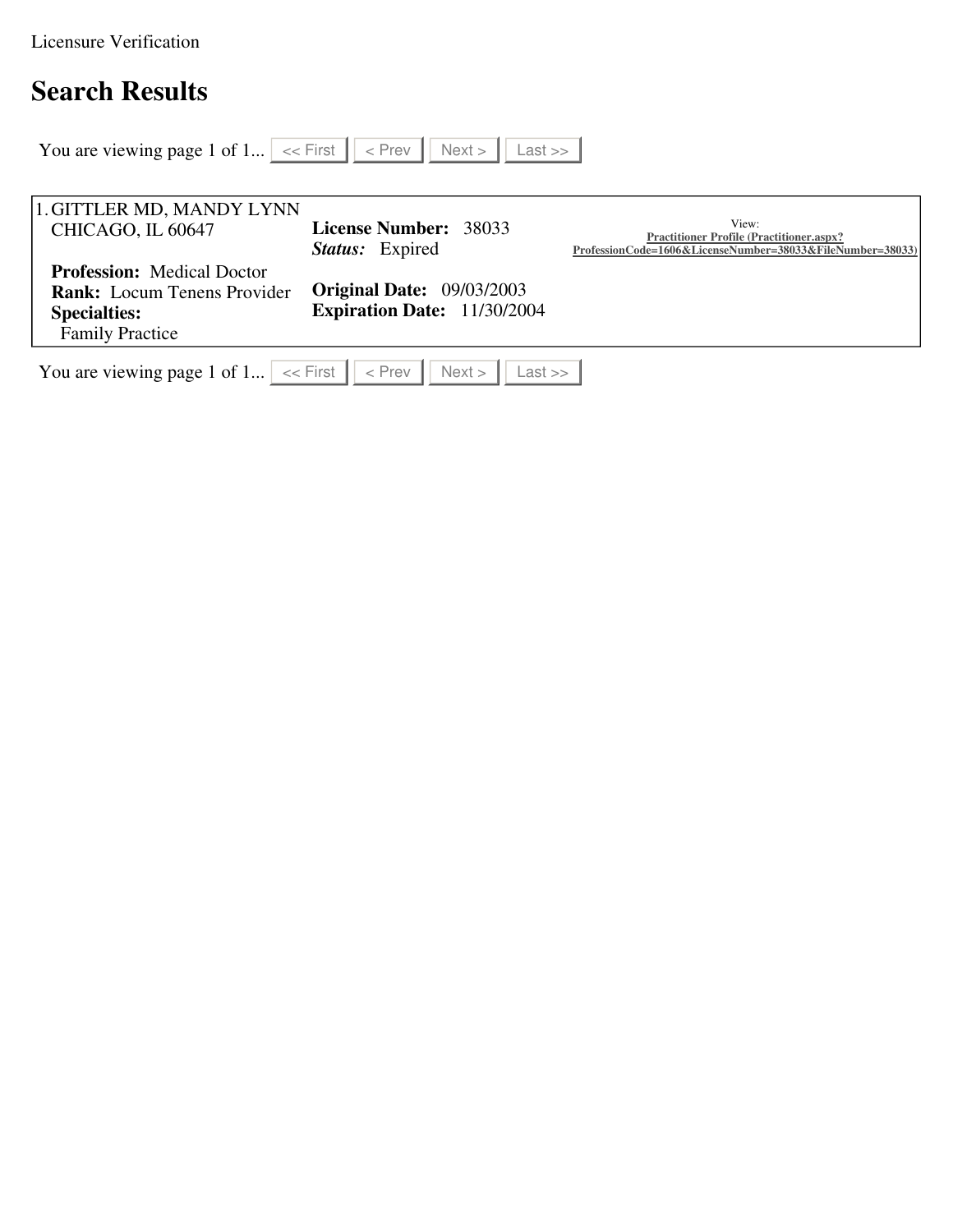Practitioner Profile Data

## **Practitioner Profile Data**

*This information is provided by the licensee as required by law. Print Date.11/10/2014*

While searching for information on a particular health care professional, consumers should be aware that there are several locations available to aid them with their research. (Licensure Verification (index.htm), Abuse Registry (/AbuseRegistry/index.html), Monthly Disciplinary Actions, (/Boards/disciplinary.htm) and Recently Suspended Licenses Due to Failure to Pay Child Support (/Downloads/SuspendedLicenses.pdf)) Links to various Internet sites are available from the Department of Health Website home page (http://state.tn.us/health/) and from the Health Related Boards Website (/Boards/index.htm)

## **GITTLER, MANDY LYNN**

| <b>PRACTICE ADDRESS:</b> | MEMPHIS REGIONAL PLANNED PARENTHOOD |
|--------------------------|-------------------------------------|
|                          | 1407 UNION AVE 3RD FL               |
|                          | MEMPHIS, TN 38104                   |

**LANGUAGES: (Other than English)** SPANISH **SUPERVISING PHYSICIAN:** None Reported **GRADUATE/POSTGRADUATE MEDICAL/PROFESSIONAL EDUCATION AND TRAINING PROGRAM/ INSTITUTION CITY STATE/ COUNTRY DATE OF GRADUATION TYPE OF DEGREE**  RUSH MEDICAL COLLEGE CHICAGO IL 06/01/1998 MD **OTHER EDUCATION AND TRAINING PROGRAM/ INSTITUTION CITY STATE/ COUNTRY FROM TO**  UNIV OF WASHINGTON SEATTLE WA 06/01/1998 07/01/2001 **SPECIALTY BOARD CERTIFICATIONS CERTIFYING BODY/ BOARD/ INSTITUTION CERTIFICATION/ SPECIALTY/ SUBSPECIALTY**  ABFP FAMILY PRACTICE **FACULTY APPOINTMENTS TITLE INSTITUTION CITY/STATE**  None Reported None Reported None Reported **STAFF PRIVILEGES This practitioner currently holds staff privileges at the following hospitals HOSPITAL CITY/STATE** 

None Reported None Reported

**This practitioner currently participates in the following** *TennCare* **plans**

None Reported

### **FINAL DISCIPLINARY ACTION**

**ACTIONS BY STATE REGULATORY BOARD**